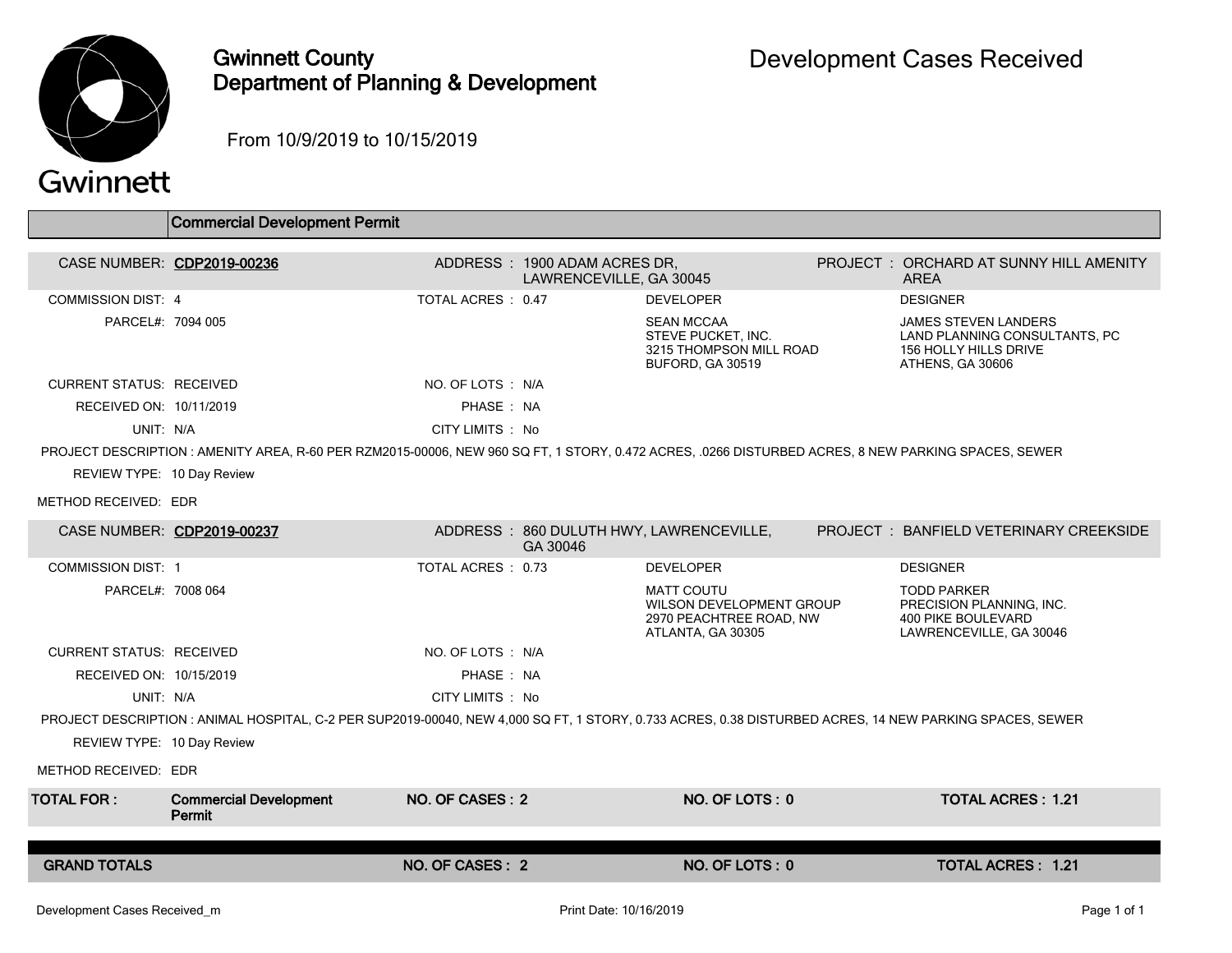

## Gwinnett County Department of Planning & Development

From 10/9/2019 to 10/15/2019

## Gwinnett

|                                 | <b>Commercial Development Permit</b>                                                                                                                       |                    |                                                        |                                                                                                          |                                                                                                         |
|---------------------------------|------------------------------------------------------------------------------------------------------------------------------------------------------------|--------------------|--------------------------------------------------------|----------------------------------------------------------------------------------------------------------|---------------------------------------------------------------------------------------------------------|
|                                 |                                                                                                                                                            |                    |                                                        |                                                                                                          |                                                                                                         |
|                                 | CASE NUMBER: CDP2019-00234                                                                                                                                 |                    | ADDRESS: 6300 THOMPSON MILL RD,<br>BRASELTON, GA 30517 |                                                                                                          | <b>PROJECT: HIGHPOINT PARCEL 8</b>                                                                      |
| <b>COMMISSION DIST: 3</b>       |                                                                                                                                                            | TOTAL ACRES: 6.36  |                                                        | <b>DEVELOPER</b>                                                                                         | <b>DESIGNER</b>                                                                                         |
| PARCEL#: 3006 004               |                                                                                                                                                            |                    |                                                        | <b>SCOTT HESTER</b><br><b>ASA CARLTON</b><br>5224 PALMERO COURT<br>BUFORD, GA 30518                      | RYAN D. JONES<br>POND AND COMPANY<br>3500 PARKWAY LANE<br>PEACHTREE CORNERS, GA 30092                   |
| <b>CURRENT STATUS: RECEIVED</b> |                                                                                                                                                            | NO. OF LOTS : N/A  |                                                        |                                                                                                          |                                                                                                         |
| RECEIVED ON: 10/11/2019         |                                                                                                                                                            | PHASE: NA          |                                                        |                                                                                                          |                                                                                                         |
| UNIT: N/A                       |                                                                                                                                                            | CITY LIMITS : Yes  |                                                        |                                                                                                          |                                                                                                         |
| SPACES, SEWER                   | PROJECT DESCRIPTION: CITY OF BRASELTON, HIGHPOINT PARCEL 8, C-2 PER 17-03-RZ, NEW 24.765 SQ FT, 2 STORY, 6.36 ACRES, 6.67 DISTURBED ACRES, 247 NEW PARKING |                    |                                                        |                                                                                                          |                                                                                                         |
| REVIEW TYPE: 10 Day Review      |                                                                                                                                                            |                    |                                                        |                                                                                                          |                                                                                                         |
| METHOD RECEIVED: EDR            |                                                                                                                                                            |                    |                                                        |                                                                                                          |                                                                                                         |
| <b>TOTAL FOR:</b>               | <b>Commercial Development</b><br>Permit                                                                                                                    | NO. OF CASES: 1    |                                                        | NO. OF LOTS: 0                                                                                           | <b>TOTAL ACRES: 6.36</b>                                                                                |
|                                 | <b>Final Plat</b>                                                                                                                                          |                    |                                                        |                                                                                                          |                                                                                                         |
| CASE NUMBER: FPL2019-00060      |                                                                                                                                                            |                    |                                                        | ADDRESS: 4452 ARCADO RD, LILBURN, GA 30047                                                               | <b>PROJECT: PRESERVE AT KILLAN HILL PHASE I</b>                                                         |
| <b>COMMISSION DIST: 2</b>       |                                                                                                                                                            | TOTAL ACRES : 3.10 |                                                        | <b>DEVELOPER</b>                                                                                         | <b>DESIGNER</b>                                                                                         |
| PARCEL#: 6124 004               |                                                                                                                                                            |                    |                                                        | <b>JUDSON KITTLE</b><br>BONAVENTURE CONSTRUCTION<br>COMPANY, LLC<br>48 OAKWOOD DRIVE<br>BOGART, GA 30622 | <b>KEN PETERS</b><br>PEOPLES & QUIGLEY, INC.<br>337 S. MILLEDGE AVENUE<br>SUITE 213<br>ATHENS, GA 30605 |
| <b>CURRENT STATUS: RECEIVED</b> |                                                                                                                                                            | NO. OF LOTS: 37    |                                                        |                                                                                                          |                                                                                                         |
| RECEIVED ON: 10/14/2019         |                                                                                                                                                            | PHASE: 1           |                                                        |                                                                                                          |                                                                                                         |